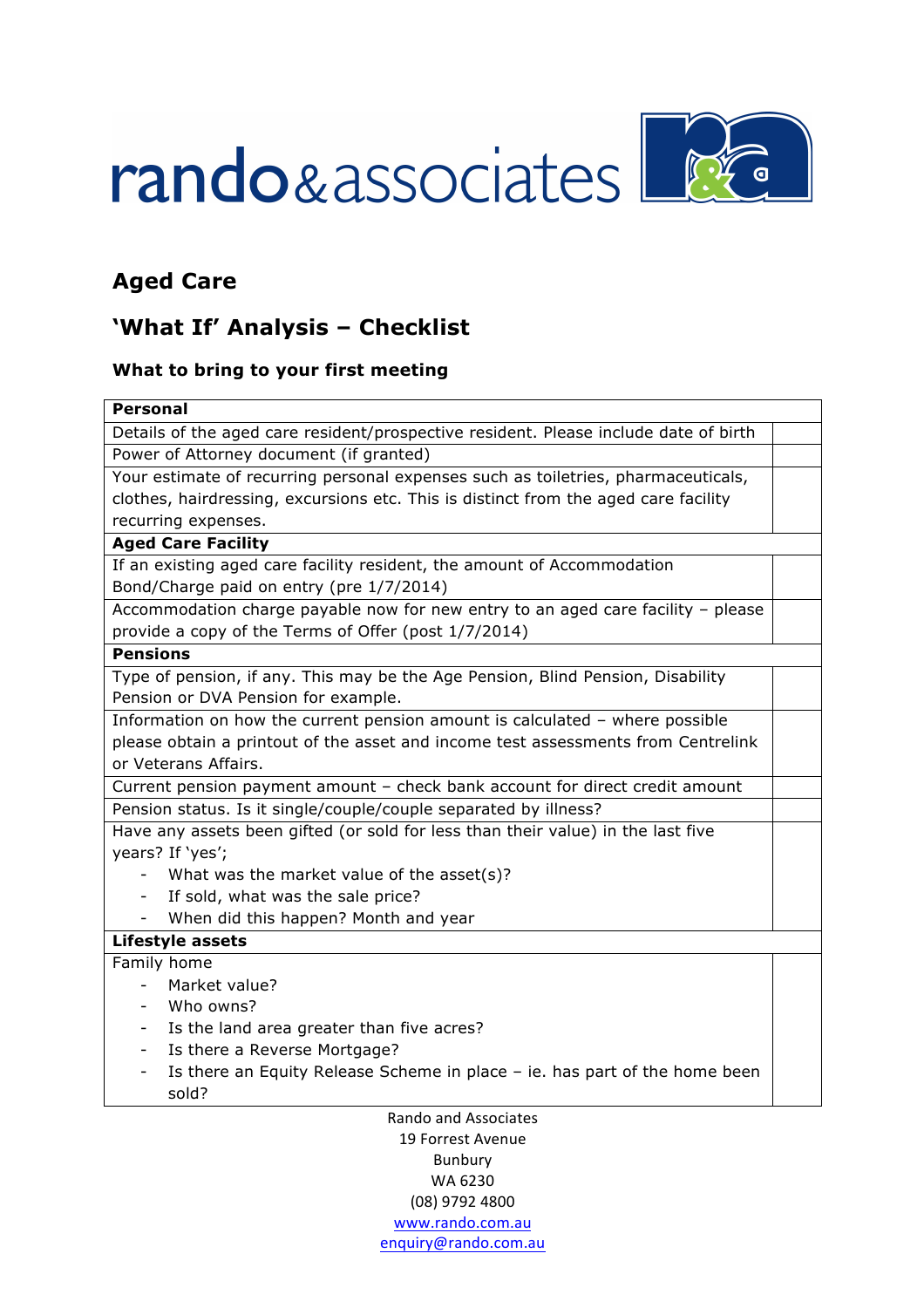| Any other assets?                                                                 |  |
|-----------------------------------------------------------------------------------|--|
| Eg. home contents, car, holiday home or vacant land, caravan/boat/trailer, other  |  |
| <b>Financial assets</b>                                                           |  |
| Bank, Building Society, Credit Union and Cash Management Trust accounts           |  |
| Debentures, Mortgages and Mortgage Trusts                                         |  |
| Superannuation                                                                    |  |
| We will need to know the current account balances and who owns the asset.         |  |
| Please bring account and investment statements with you.                          |  |
|                                                                                   |  |
|                                                                                   |  |
|                                                                                   |  |
| Shares, property trusts and other listed securities                               |  |
| Managed funds                                                                     |  |
| Insurance and Friendly Society bonds                                              |  |
| We will need to know: account balances, number and type of shares/units held      |  |
| and who owns the asset.                                                           |  |
| Please bring investment or dividend statements with you.                          |  |
| Pension investments such as allocated pensions, annuities, complying annuities or |  |
| account based pensions.                                                           |  |
| Please obtain a 'Centrelink'/DVA Schedule from each provider.                     |  |
| Investment property - current market value, who owns, rental income and current   |  |
| outgoings                                                                         |  |
| Life insurance policies                                                           |  |
| You will need to contact the insurance company and obtain the current             |  |
| surrender value.                                                                  |  |
| Details of any financial structures such as:                                      |  |
| Private companies (shareholder or director)<br>$\overline{\phantom{0}}$           |  |
| Private trusts (beneficiary or trustee)<br>$\overline{\phantom{a}}$               |  |
| <b>Business structures</b>                                                        |  |
| <b>Other income details</b>                                                       |  |
| Superannuation pensions being received                                            |  |
| Overseas pensions being received - amount received in Australian dollars and      |  |
| frequency                                                                         |  |
| Any other income sources                                                          |  |
| Please provide a copy of the most recent tax return                               |  |
| <b>Debts</b>                                                                      |  |
| Account balances for any reverse mortgage, credit card(s), other debt(s)          |  |
| <b>Future changes to capital or assets</b>                                        |  |
| Have you decided to sell the family home?                                         |  |
| Will you be selling any other real estate?                                        |  |
| Is there an inheritance?<br>$\overline{\phantom{0}}$                              |  |
| Other                                                                             |  |
| We will need to know the likely transaction amount/inflow and the likely timing.  |  |
|                                                                                   |  |

Rando and Associates 19 Forrest Avenue Bunbury WA 6230 (08) 9792 4800 www.rando.com.au enquiry@rando.com.au